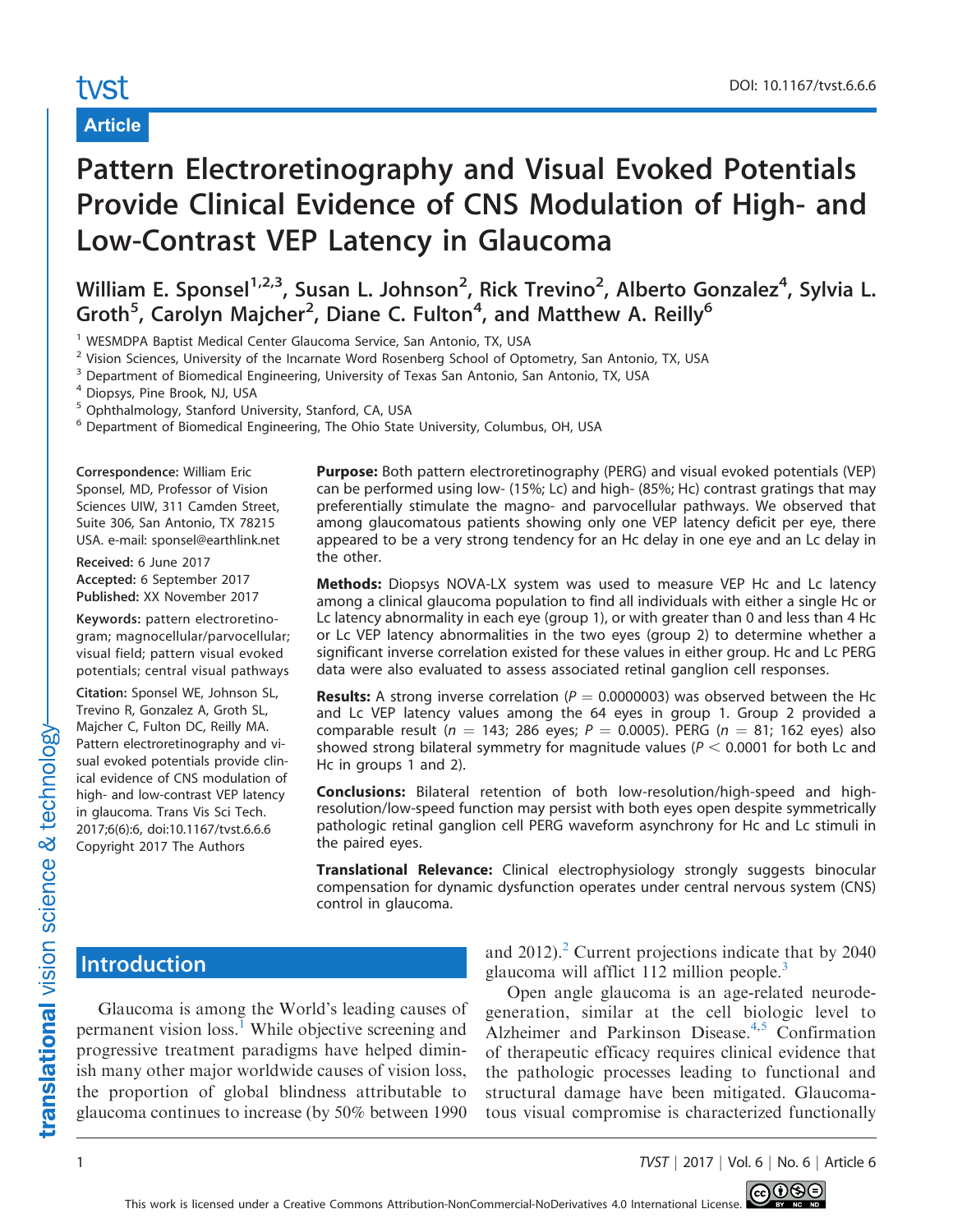using perimetry to detect and monitor progression of visual field (VF) abnormalities that reflect an uncertain combination of permanent ganglion cell axonal loss and potentially reversible preapoptotic axonal dysfunction. The actual functional wellbeing of surviving axons thus cannot be deduced from any single VF examination, because severe defects may remain stable, and mild defects may progress. Retinal nerve fiber layer (RNFL) analysis typically provides spatial correspondence of sectorial axonal thinning with areas of permanent VF  $loss<sup>6,7</sup>$  $loss<sup>6,7</sup>$  $loss<sup>6,7</sup>$  $loss<sup>6,7</sup>$  but cannot readily provide any indication of the functional integrity of the remaining extant axonal population. A combination of repeated perimetry and RFNL over many months can eventually identify actual disease progression, confirmation of which is accompanied by permanent loss of tens of thousands of axons. Evidence confirms that appropriate early intervention can substantially reduce the financial burden of glaucoma.<sup>8</sup>

Perhaps surprisingly to most readers, worldwide epidemiologic evidence $9-15$  indicates that a substantial majority of individuals with pathologic primary open angle glaucoma (POAG) have normal eye pressures, most of whom will remain undetected and untreated because of overreliance on tonometry as a diagnostic test.<sup>[16](#page-9-0),[17](#page-9-0)</sup> Instead of focusing on the rapeutic approaches to help mitigate all forms of glaucoma, vast resources continue to be expended on unwarranted prophylactic treatment of nonglaucomatous ocular hypertensives susceptible to adverse effects of topical therapy, but highly unlikely to develop even mild disease in its absence.

The International Society for Clinical Electrophys-iology of Vision<sup>[18](#page-9-0)</sup> standard clinical electrophysiology methods employed in this study existed and were applied to the assessment of glaucomatous patients well before the commercial advent of either automated perimetry or RNFL analysis.<sup>19–23</sup> Measurements of visual evoked potential (VEP) were performed in our clinical population using the same contrast reversal stimuli used to generate steady-state retinal depolarization at the ganglion cell layer via pattern electroretinography (PERG). These long-established clinical technologies together provide dynamic functional information that actually helps segregate ocular from visual pathway pathology, and their independent and combined ability to detect glaucomatous functional abnormality has been long established (see below). These methods are applied routinely in our clinic to help identify active disease, implement therapy, and observe for positive effects of treatment.

The findings reported here are direct manifestations of this integration of clinical electrophysiology in daily glaucoma patient management. Better understanding of extant dynamic function can assist in more timely and appropriate management of individual glaucoma patients, and may, as in this case, provide important insights into one important agerelated neurodegeneration with potential clinical relevance to others.

Until very recently, it was widely assumed that glaucomatous neurodegeneration was entirely modulated via local stressors (ocular hypertension, genetic predisposition, circulatory compromise, or metabolic dysfunction) in genetically paired, phenotypically and environmentally identical, but independently afflicted eyes. It is now apparent that such etiologic variables contribute to meticulous central nervous system (CNS)-coordinated apoptotis throughout the visual pathway, $24$  with clinical evidence of potential compensatory neuroplastic remodeling of the ocular dominance columns in the striate cortex.[25](#page-9-0)

In glaucoma, the nerve fiber layer loss that corresponds anatomically with the pattern of permanent VF loss is accompanied by the loss of corresponding neurons in the lateral geniculate nucleus (LGN) of the midbrain.<sup>26</sup> Damage to both magnocellular and parvocellular pathways has been shown in experimental models of glaucoma.<sup>[27,28](#page-9-0)</sup> Not only the LGN, but the optic radiations and visual cortex may be similarly affected in glaucoma.<sup>[26](#page-9-0)</sup> It was initially presumed that these corresponding alterations in retinal, optic nerve and brain anatomy were an atrophic consequence of decreased ocular neural input, but it is now evident that the CNS modulates specific functional changes that precede programmed cell death within the eye, as well as triggering the final apoptotic processes therein, $24$  with one very practical consequence being to maximize the binocular  $VF<sup>25,29,30</sup>$  $VF<sup>25,29,30</sup>$  $VF<sup>25,29,30</sup>$  $VF<sup>25,29,30</sup>$  $VF<sup>25,29,30</sup>$  It is thus reasonable to consider the possibility that the CNS might similarly orchestrate necessary sacrifices in the paired-eye/brain complex to minimize the practical pathologic consequences of less spatially oriented dynamic visual dysfunction that is also attendant to the glaucomatous disease process.

VEPs are light stimulus–induced electrophysiological signals extracted from the electroencephalographic activity. VEPs depend on functional integrity of central vision at all levels of the visual pathway including the retina, optic nerve, chiasm, optic tracts, optic radiations, and the occipital cortex.<sup>18</sup> VEP has been used extensively for the diagnosis and management of glaucoma. $31-35$  $31-35$  Evidence exists to show that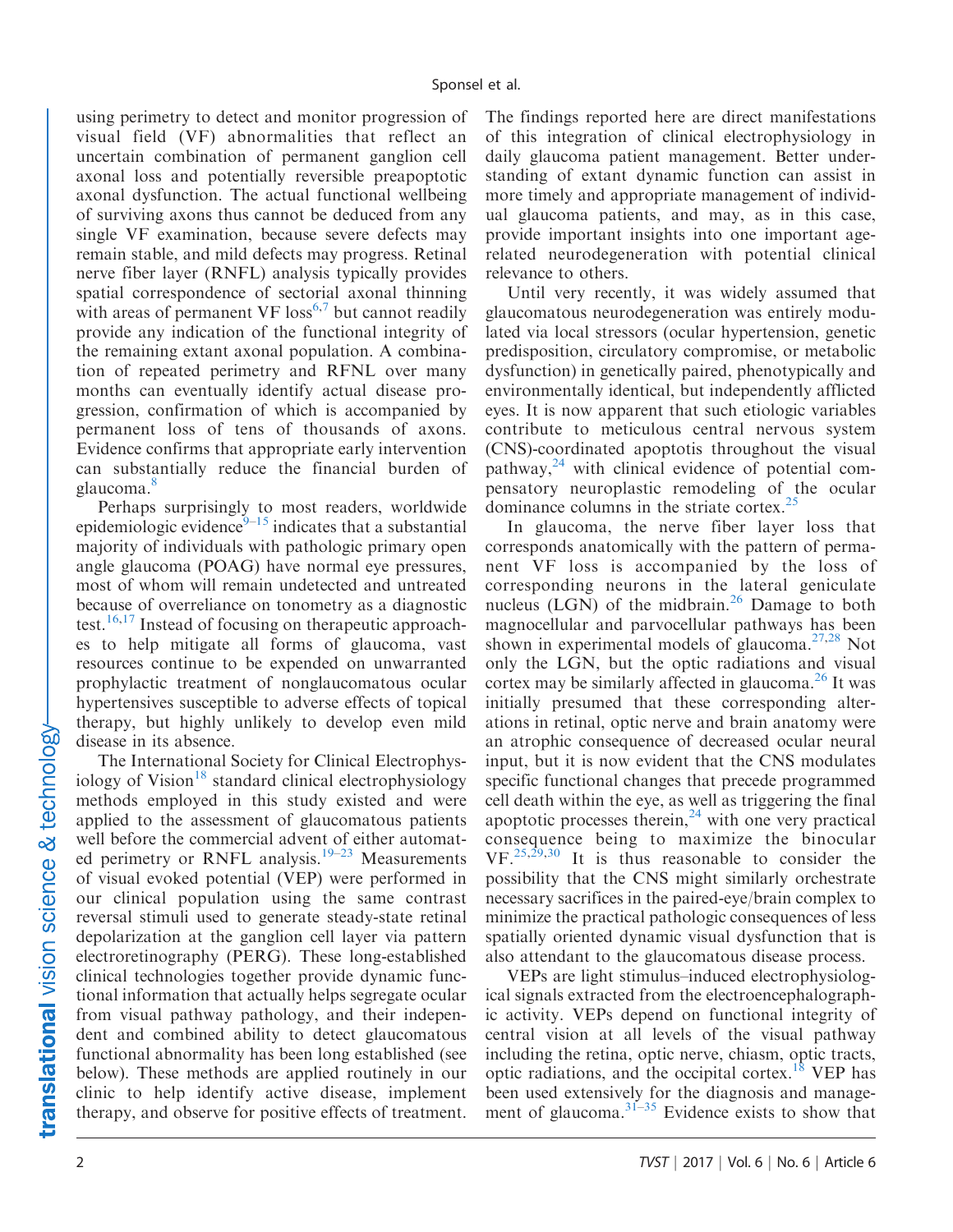<span id="page-2-0"></span>

Figure 1. Printout of typical patient of from a patient in the primary study group, with one pathological latency delay in each eye. Consistent with the majority in this cohort, this patient demonstrates complementarity of the Lc and Hc responses in the paired eyes.

pattern reversal VEP stimuli provided at different levels of contrast can help differentiate the dynamic functional status of the magnocellular and parvocellular pathways. $35$  The magnocellular pathway comprises relatively few  $(\sim 150,000)$  larger ganglion cell axons that conduct lower resolution, higher speed information from larger receptive fields. The parvocellular pathway is comprised of more numerous  $(\sim1.2 \text{ million})$  smaller axons that tend to conduct slower speed, higher resolution visual information.

Glaucomatous eyes show higher tendency for delayed VEP latency with the system used in this study than do normal eyes.<sup>31</sup> We reaffirmed this among our own clinical population earlier with the same device used in this study. $32$  While evaluating those data we observed that an unexpectedly high

proportion of diseased patients showed high-contrast (Hc) latency delay in one eye and low-contrast (Lc) delay in the fellow eye (Fig. 1). To objectively assess whether such a potential binocular compensatory tendency might be truly prevalent among our clinical population, we initially evaluated all subjects undergoing VEP who exhibited only one pathological level of latency delay per eye (the primary study population). If the proportion showing the same deficiency (Hc or Lc) in both eyes proved to be significantly lower than those with Hc latency delay in one eye and Lc latency delay in the other, we would evaluate a larger, more inclusive group of patients who had as few as one and as many as three pathologic levels of Hc or Lc latency between in the paired eyes (the secondary study population) to see if any compensa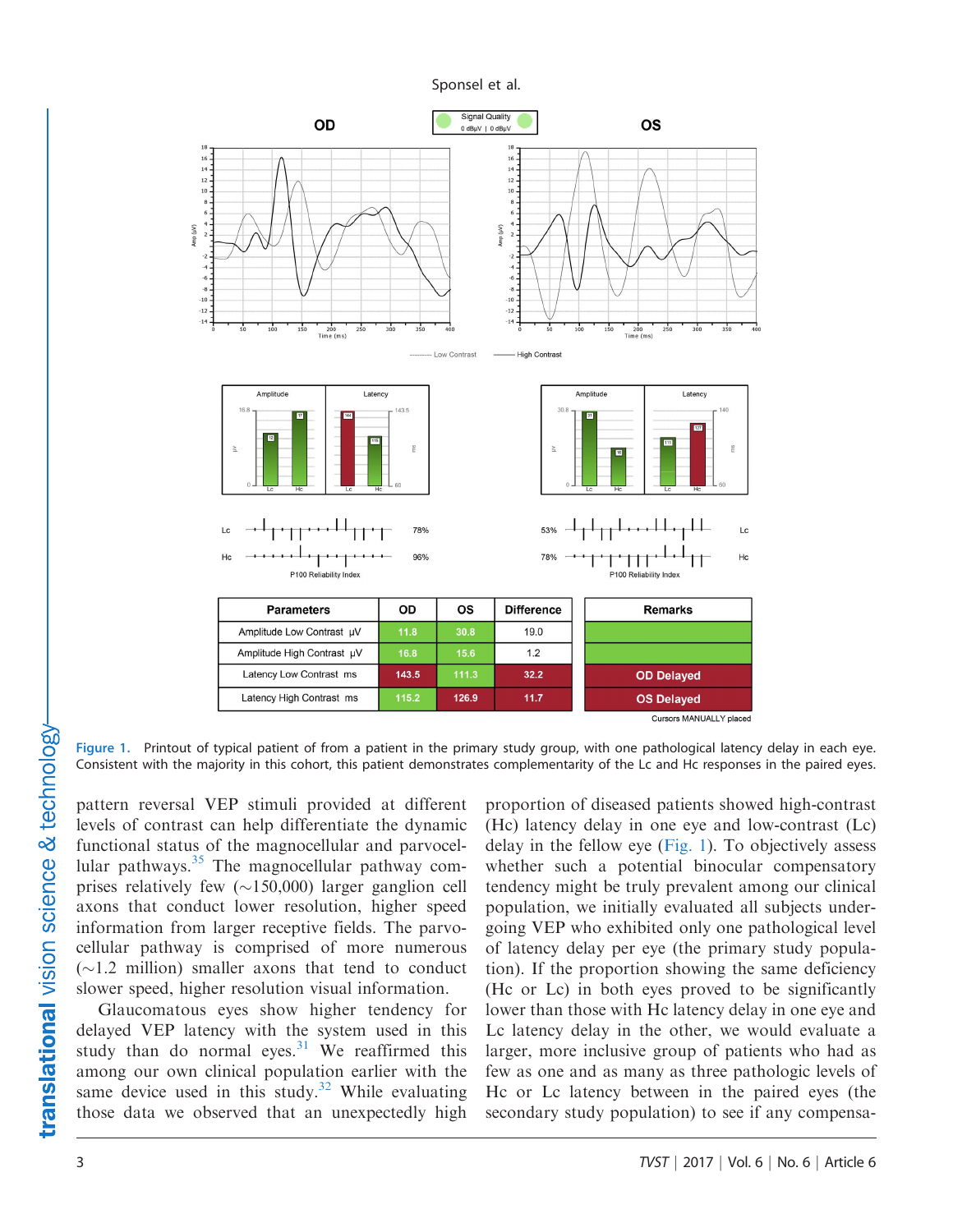tory phenomenon might also apply in more asymmetrically afflicted paired eyes with milder or more severe dynamic dysfunction.

## **Methods**

This prospective study was conducted at the San Antonio, Texas WESMDPA Glaucoma Service clinic among its active clinical population, in compliance with the Helsinki Declaration. The protocol was proactively approved under a noninvasive masked alphanumeric clinical record waiver by the University of the Incarnate Word institutional review board.

The primary study population included 64 eyes of 32 patients with general clinical, optical coherence tomographic and perimetric evidence of chronic open angle glaucoma (COAG) who met the entry criteria. There were 20 females (62.5%) and 12 males (mean age 55.6 years). The secondary study group included 286 eyes of 143 patients (mean age 59.2 years). All subjects underwent a complete ophthalmologic examination, including visual acuity, slit-lamp biomicroscopy of the anterior segment, gonioscopy, intraocular pressure measurement, manifest refraction for bestcorrected visual acuity (BCVA), and ophthalmoscopic examination of the posterior segment. Findings were documented in their Health Insurance Portability and Accountability Act of 1996–compliant electronic medical record (MDLand.com). Nearly all subjects had also undergone both automated perimetry (see details below) and optical coherence tomography (Optovue, Carlsbad, CA) to help verify their glaucoma diagnosis and confirm macular integrity, results of which were fully documented.

Eyes were categorized as POAG if they had open iridocorneal angle, characteristic optic nerve and RNFL appearance (local narrowing, notching, or absence of the neuroretinal rim in the absence of disc pallor elsewhere; focal or diffuse RNFL defect). POAG eyes had corresponding VF defects defined as mean deviation (MD) and pattern standard deviation (PSD) outside 95% normal confidence limits and glaucoma hemifield test outside normal limits in at least one eye and at least early evidence of similar pathology in the fellow eye.

Inclusion criteria for the study was as follows: for the primary study group, each eye exhibits a single (Hc or Lc) VEP latency abnormality (assigned a red histogram bar on analytic printout; [Fig. 1](#page-2-0) shows one example); for the secondary study group, the two eyes together exhibit as few as one, or as many as three (Hc

or Lc) VEP latency abnormalities (assigned red histogram bar[s] on analytic printout).

Exclusion criteria were: (1) BCVA worse than 20/ 40; (2) spherical refraction greater than or equal to 5.0 diopters (D) and cylinder correction greater than or equal to 3.0 D; (4) history of intraocular surgery (with the exception of uncomplicated cataract surgery); (5) media opacity affecting the ability to obtain good quality VEP/PERG signal.; (6) other diseases affecting the VFs (e.g. demyelinating diseases, or diabetic retinopathy); (7) medications known to affect VF sensitivity (e.g., vigabatrine, lamotrigine); and (8) neuropathies or other disorders that could affect the VEP like epilepsy, stroke or traumatic brain injury.

## Electrophysiology

The VEP method used in this study was a modified extension of the Diopsys Enfant NOVA system (Diopsys Enfant Amp 100; Diopsys Inc., Pine Brook, NJ). The stimulus was presented on an Acer V173 17-inch liquid-crystal display monitor running at 75 frames per second (Acer, Inc., Hsinchu City, Taiwan). Output over time was verified using a luminance meter Mavo-Spot 2 USB (Gossen, GmbH, Nurnberg, Germany). Diopsys surface electrodes (10 mm) with commercially available skin preparation and EEG paste (Nuprep® Skin Prep Gel and Ten20® Conductive Paste, DO Weaver and Company, Aurora, CO) were used for recording the VEP. NOVA-ERG lid sensors were used for PERG studies performed at the same visit for a subset of patients. Synchronized single-channel VEPs were recorded, generating time series of 512 data points per analysis window. The room luminance was maintained at scotopic conditions  $(<0.3$  cd/m<sup>2</sup>). Preadaptation was not required for the VEP recordings. Each phase reversal was set at 500 ms and was monitored for effects due to blinking or eye movement. A technique for artifact rejection was used during VEP data recording; if half or more of the phase reversals were rejected, then the entire run was rejected. The maximum run time for a single test was limited to 20 seconds (40 single VEPs at a frequency of 1 Hz). Each complete VEP protocol was comprised of multiple test instances. One complete VEP protocol presented the stimulus for a maximum of 1 minute and 46 seconds. The square black/white checkerboard pattern reversal stimulus had a height and width of 27 cm with checks size of 29.0 minutes of arc. A red cross was used as a fixation target. The diameter of this target was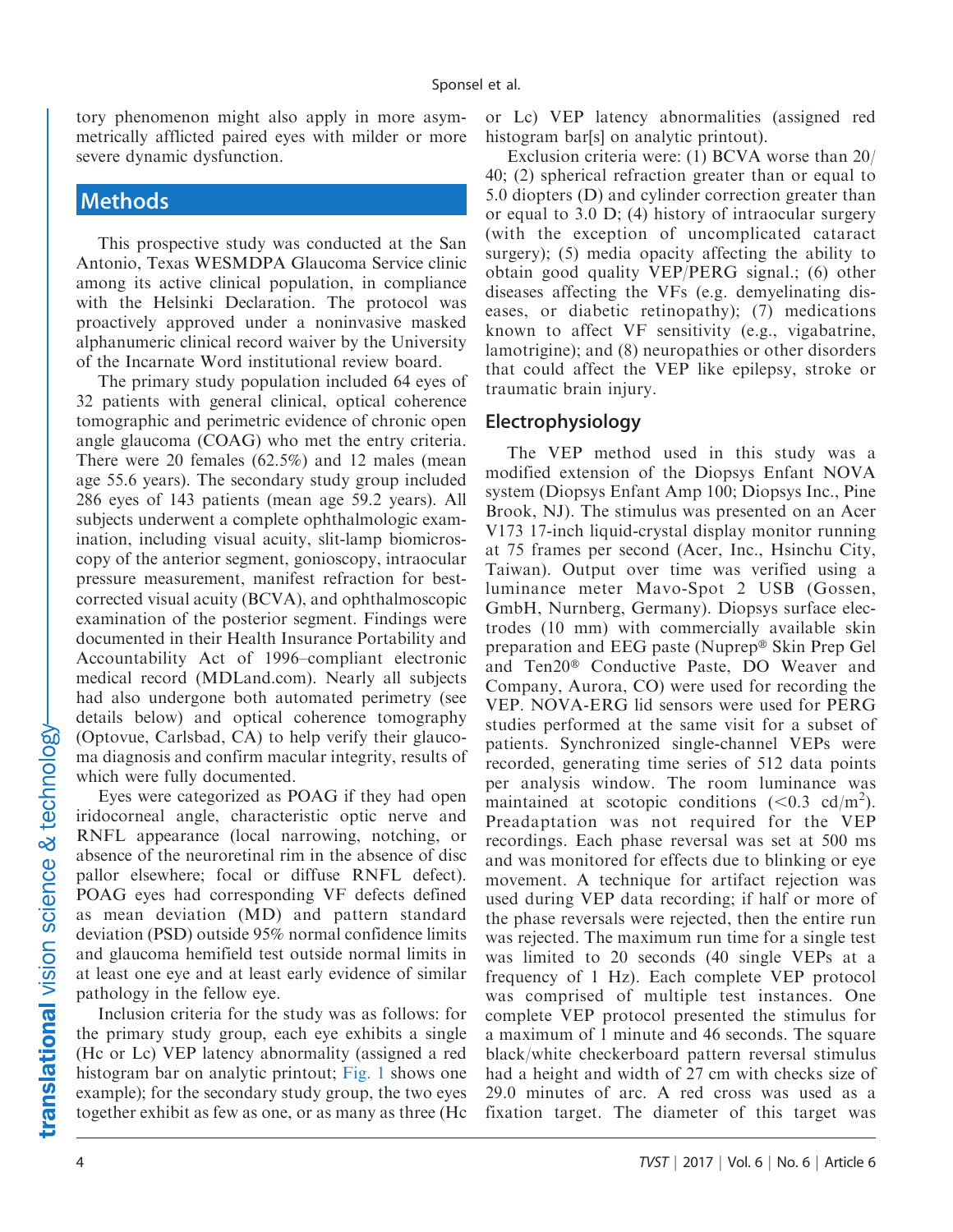approximately 1 cm with a ring thickness of 1.5 mm. The target cross was centered on the stimulus. Two types of contrast patterns were used in the study. The two patterns used represented Lc (Michelson contrast of 15%, white checks with 122.9  $cd/m^2$  and black checks with 101.1  $cd/m<sup>2</sup>$  and Hc (Michelson contrast of 85%, white checks with 122.9 cd/m<sup>2</sup> and black checks with 9.6 cd/m<sup>2</sup>). During each recording session, the contrast polarity of each stimulus check was temporally modulated at a reversal frequency of 1 Hz (2 pattern reversals equates to 1 reversal cycle); therefore, each reversal occurred at 2 Hz or twice per second. This stimulus is termed a pattern reversal stimulus and has a duty cycle of 50%. The 15% and 85% contrast stimuli were presented for each eye for 20 seconds while the untested eye remained covered. The right eye was standardly chosen as the first one to be tested for all patients. In preparation for VEP recording, the skin at each electrode site was scrubbed with Nuprep (D.O. Weaver & Co., Aurora, CO) using a cotton gauze pad. Electrodes were fixed in position with a small gauze pad applied with Ten20 conductive paste (D.O. Weaver & Co.). Electrode impedance was maintained below 10  $k\Omega$ and typically kept below 5 k $\Omega$ . The gain of the EEG analog amplifier/filter module in the Enfant system was set at 10,000 with band-pass filter frequency range of 0.5 to 100 Hz. The EEG signal was sampled at 1024 Hz using the Enfant system's analog-todigital (A/D) converter. The EEG filter gain of 10,000 is the only gain in the entire data acquisition path, including the  $(A/D)$  12-bit convertor. The  $A/D$ convertor offers a series of bipolar voltage ranges. For this study, the A/D converter was programmed to operate across a voltage range of  $(-)1.25$  V to  $(+)1.25$  V with a resolution of 610 mV/quantum.

Patients undergoing concomitant PERG assessment underwent steady state (15 reversals per second; 7.5 Hz) with Hc and Lc, respectively, stimulation. All patient testing was carried out after proper refraction with correction in place for a  $24''$  testing distance, with the right eye tested first. Hc stimuli were presented for 25 seconds, followed by Lc stimuli, also for 25 seconds. Magnitude D (MagD) is an integrated waveform analysis measure that takes account of both PERG magnitude (Mag) and phase variability throughout the recording. When steady state PERG recordings remain in phase throughout the testing period MagD will approximate to Mag. When waveforms tend to fall out of phase throughout testing the MagD values drop accordingly. For all qualifying subjects with concomitant PERG studies

available for analysis linear regression analysis was performed to evaluate the relationship for each eye between Lc and Hc PERG Mag and Lc and Hc PERG MagD. In addition, the relationship between Hc and Lc PERG Mag and MagD between the right and left eyes was similarly evaluated.

In all cases, for both VEP and PERG, the stimulus was viewed through nondilated pupils with optimal refractive correction in place. The viewing distance was set to 39 inches for VEP and 24 inches for PERG, yielding a total display-viewing angle of  $15.5^{\circ}$  and  $24^{\circ}$ , respectively.

Output parameters from the VEP system include amplitude and latency measures for each of the contrast stimulus protocols. The amplitude parameter (measured in microvolts) reflected the strength of the signal being transmitted through the visual pathway, essentially an indication of neural structural integrity, including axons. The latency parameter (measured in milliseconds) was a measure of the length of time for signal transmission along the primary visual pathway. The combination of these two parameters is helpful in assessing the overall health of the visual pathway. It is implicit that the latter measure could only apply to extant axons with normal or subnormal functionality, whereas the former measure would be reflective of the composite of lost and potentially recoverable but dysfunctional axons.

Subjects underwent three consecutive VEPs and PERGs examinations using the Diopsys NOVA fixed protocol. All examination procedures were carried out in accordance with manufacturer's recommendations. To assess intersession repeatability, nine subjects returned on another day for repeat examination. The confidence interval  $m - E \le m \le m + E$  was computed iteratively to estimate the corresponding Z value using  $E = Z/(2\sqrt{n})$ , where n is the number of patients. Hc were plotted against Lc latency values for all 64 eyes to determine whether a significant inverse correlation existed for these values among the 32 subjects.

The coefficient of repeatability (CR) is the value below which the absolute differences between two measurements would lie within 0.95 probability. It is calculated by multiplying the within-subject SD by 2.77. The CR is quantified in the same units as the assessment tool. The relative repeatability (RR) is the ratio of the CR to the mean value of the measurements. A lower RR represents greater repeatability, and less than 50% is considered acceptable when measuring biological metrics. [r4] The coefficient of variation (CV) is a standardized measure of disper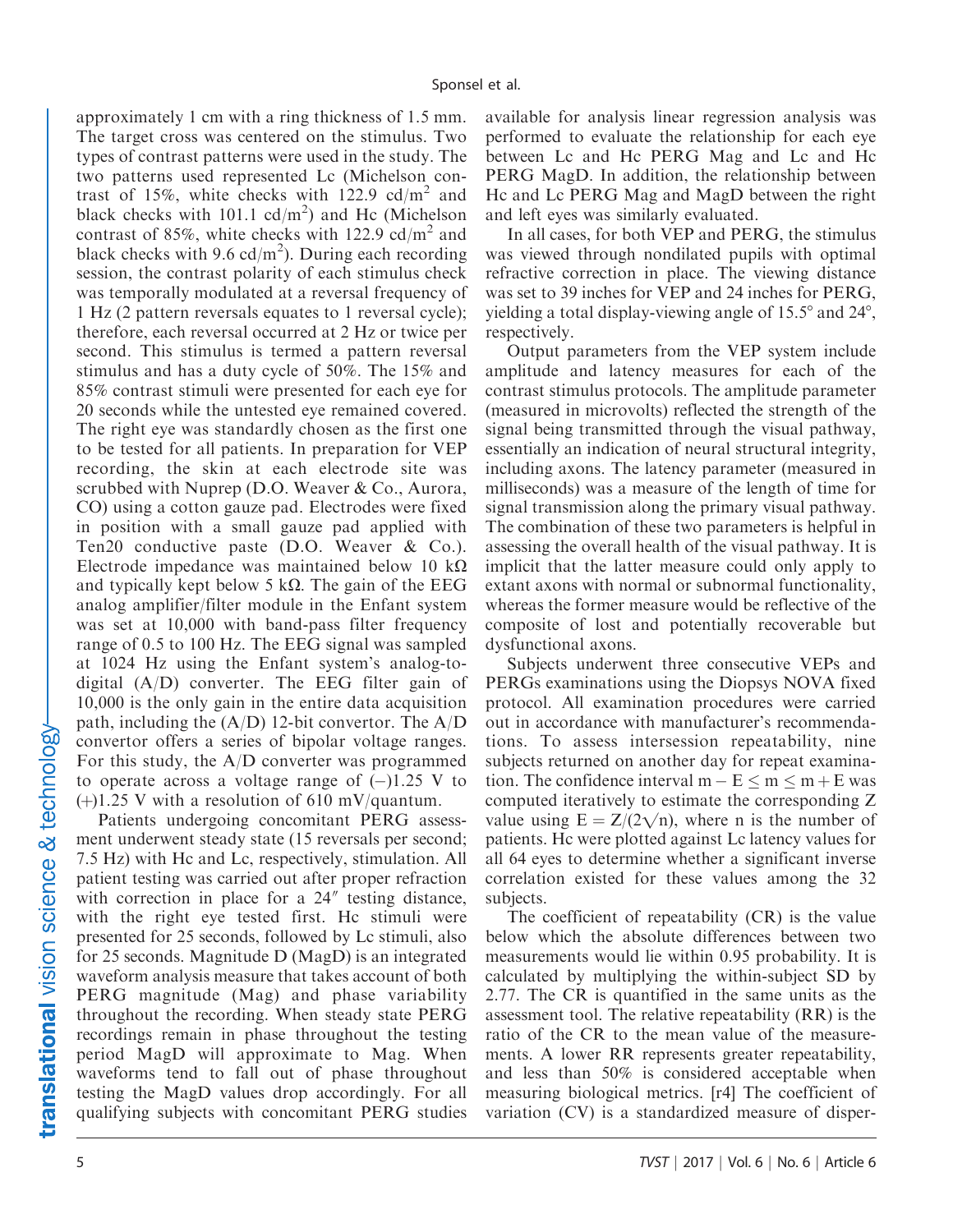sion. It is defined as the ratio of the SD to the mean, and is expressed as a percentage.

#### Visual Field

Standard automatic perimetry (SAP) tests were obtained from all eyes using Humphrey Field Analyzer II, Swedish Interactive Thresholding Algo-rithm (SITA) Standard strategy<sup>[37](#page-10-0)</sup> program  $24-2$ , and/ or with the Humphrey Frequency Doubling Technology Matrix using the full threshold  $25^{\circ}$  testing algorithm (both devices: Carl Zeiss Meditec, Inc., Dublin, CA). All included tests were of good reliability (false-positives, fixation losses, and falsenegatives 25% with no observable testing artifacts). VFs were repeated at least two times to confirm the reproducibility of the VF defects. All those meeting pre-established reliability criteria were assessed[.25,29](#page-9-0) Right and left VF pairs were evaluated without reference to the NFL or ERG findings to determine, for each eye, whether loss was predominantly central (C), peripheral (P), or indeterminate (N). Masked binary analysis of Hc and Lc VEP latencies versus C and P was then performed for subjects in the primary study group.

#### **Results**

Diopsys NOVA-LX system was used to measure VEP Hc and Lc latency in 440 adult glaucoma suspects and established patients. A majority produced either bilaterally normal VEP latency results or total Hc and Lc VEP latency abnormality in both eyes. Thirty-two patients (64 eyes) produced one pathological Hc or Lc latency delay in each eye (the primary inclusion criterion for this translational study). One hundred forty-three patients (286 eyes) had one, two, or three forms (Hc or Lc) of pathologic VEP latency delay in their paired eyes (the secondary inclusion criterion for this translational study).

Among the 64 eyes exhibiting a single (Hc or Lc) VEP latency abnormality in each, 32 had mild, 15 moderate, and 17 severe glaucoma using standard perimetric scoring criteria<sup>[15](#page-9-0)</sup> obtained within 2 to 4 months of their electrophysiologic assessment (mean age was  $53 \pm SD$  9 years; range, 40–84 years; 69% female). For all 64 of these eyes VEP amplitude values were normal. All VEP latency measurements had reliability greater than or equal to 70%. There was no overall preference for VEP latency at either contrast level between right and left eyes. There were 24 of 32 patients who had delayed Lc latency in one eye and



Figure 2. A highly significant inverse association ( $P = 0.0000003$ ) was observed between the Hc and Lc latency values plotted for the 64 right and left eyes in the primary study group (see Results for details).

delayed Hc latency in the other; only eight had delayed latencies for the same contrast category in both eyes. This corresponds to approximately 99.5% confidence ( $P = 0.005$ ) that this difference could not be a consequence of chance predicted by the  $H_0$  (r = 0.5). In addition, a remarkably strong inverse correlation ( $P = 0.0000003$ ) was observed between the Hc and Lc latency values plotted for the 64 paired right and left eyes (Fig. 2).

Of the 32 primary study group patients, 14 (44%; 10 female, 4 male) had qualifying PERG data available for analysis. Their mean age (54.6 years) did not differ significantly from the 18 patients without PERG data  $(P = 0.88)$ . There was no statistically significant difference between Mag or MagD between their right and left eyes under either Hc or Lc stimulus conditions. Linear regression analysis revealed significant positive correlations between Hc and Lc Mag ( $P = 0.01$ ,  $r^2 = 0.22$ ) and between Hc and Lc MagD  $(P = 0.0002, r^2 = 0.41;$  [Fig.](#page-6-0) [3](#page-6-0), panels A and C). In addition, there was significant positive correlation between right and left eyes for  $\text{Mag}$  ( $P < 0.0001$ ,  $r^2 = 0.63$ ) and  $\text{MagD}$  ( $P = 0.0001$ ,  $r^2$  $= 0.44$ ; [Fig. 3,](#page-6-0) panels B and D).

In the masked paired VF assessment, 60 eyes from 30 patients (94%) in the primary study group were evaluated. Forty-eight eyes (80%) of 24 patients (mean age 55.6  $\pm$  [standard error of the mean] 3.1) qualified with VF outcomes that met inclusion criteria. Six pairs had VF graded N, 66.7% of eyes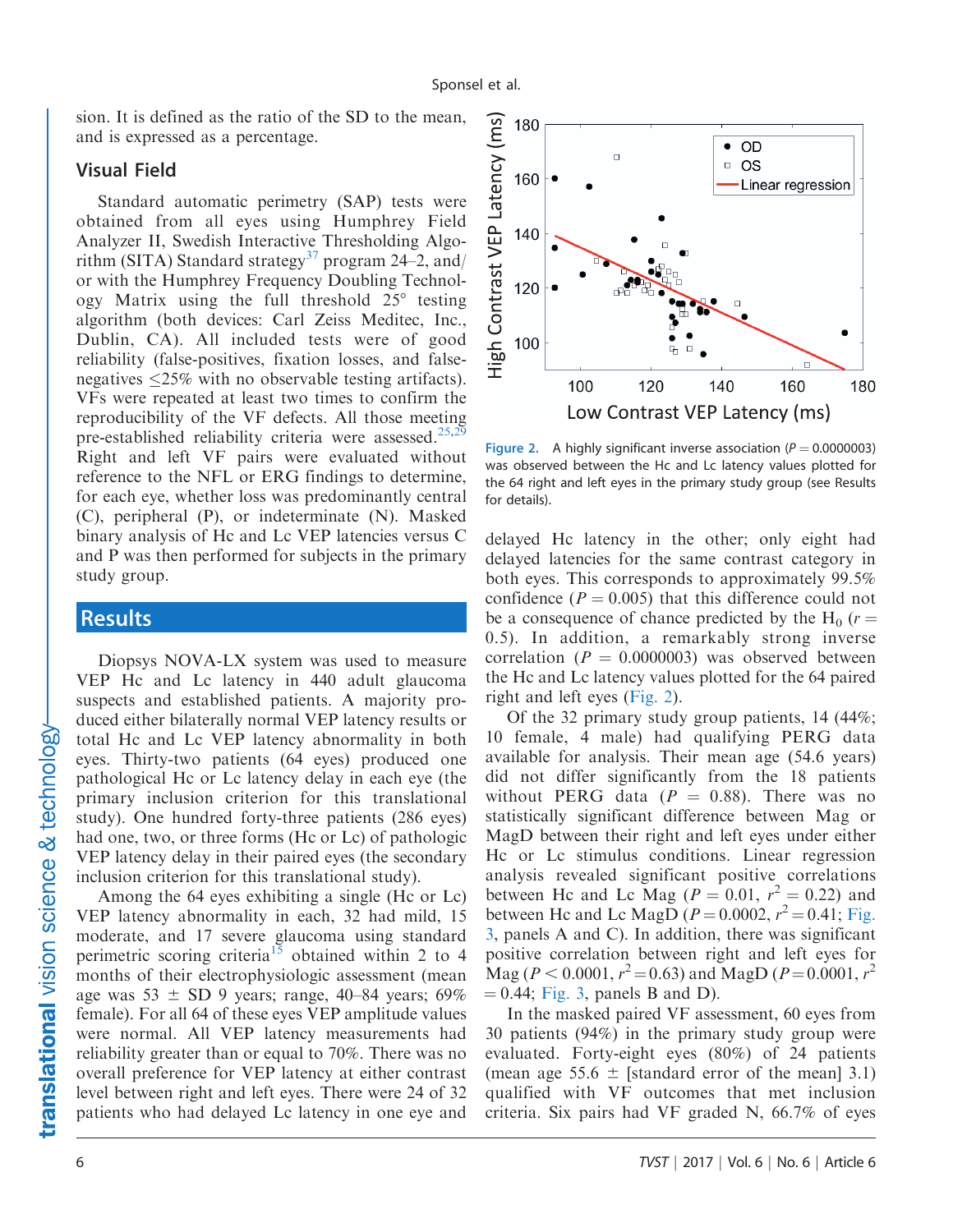Sponsel et al.

<span id="page-6-0"></span>

Figure 3. Linear regression analysis among the primary study group revealed significant positive association between pattern electroretinographic Hc and Lc Mag ( $P = 0.01$ ,  $r^2 = 0.22$ ; Panel A) and between Hc and Lc MagD ( $P = 0.0002$ ,  $r^2 = 0.41$ ; Panel C). Highly significant positive associations were also found between right and left paired eyes for Mag (P  $<$  0.0001,  $r^{2}=$  0.63; Panel B), and MagD (P  $=$ 0.0001,  $r^2 = 0.44$ ; Panel D).

with dominantly C VF loss showed Lc abnormality, and 62.5% of eyes with dominantly P loss showed Hc abnormality ( $P = 0.0441$ ; mean 0.2917; confidence interval 0.0081–0.5753). This equates to a borderline significant Hc association with midperipheral loss versus Lc association with pericentral loss ( $P = 0.04$ ).

included the above symmetrically abnormal subjects together with individuals exhibiting both mild and severe subtotal asymmetric VEP pathology, was assessed by repeating the plotting of Hc versus Lc latency. A comparable outcome was observed with this much more inclusive glaucomatous population, with a highly significant negative correlation again

The secondary population ( $n = 286$  eyes), which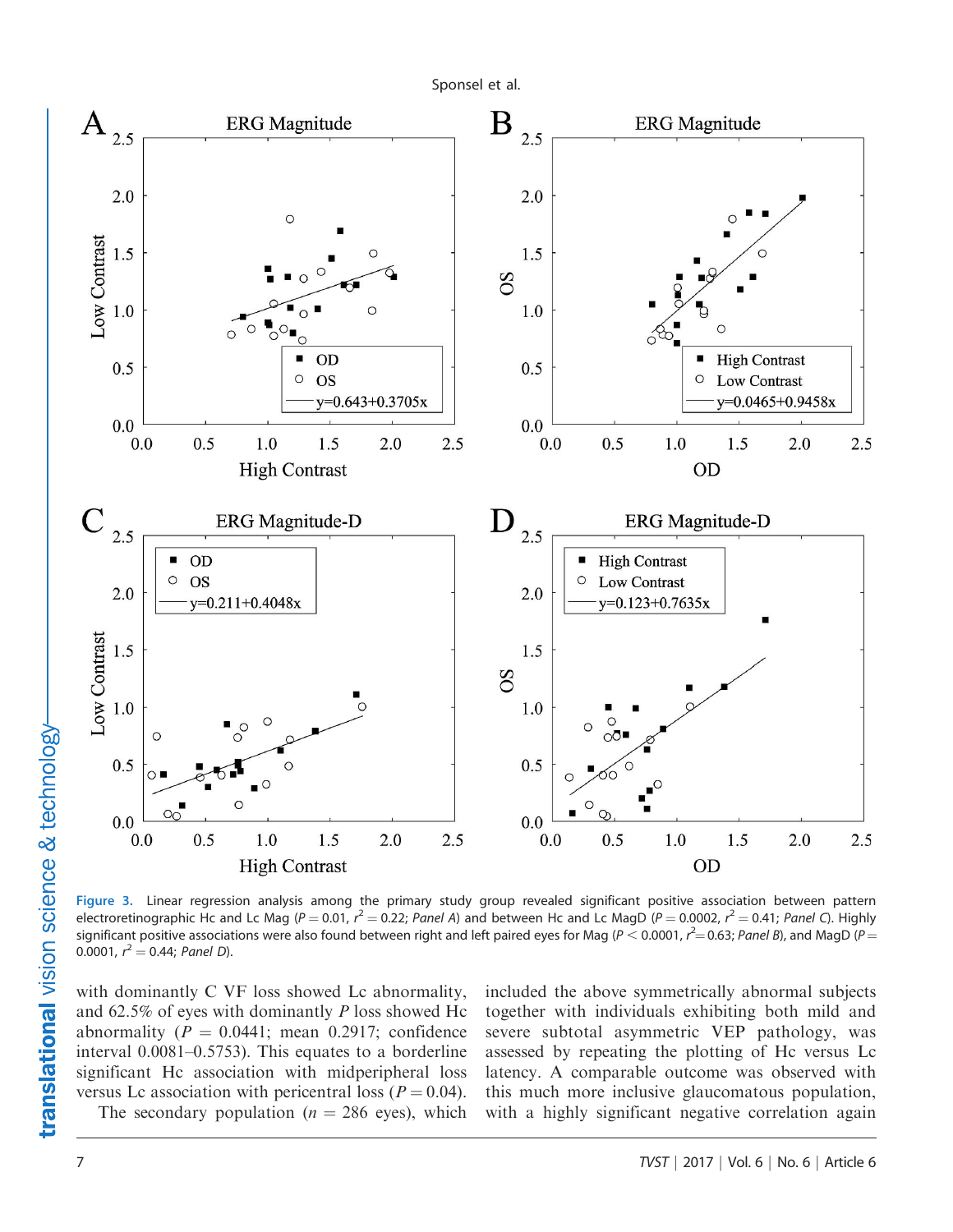

Figure 4. Positive association of low contrast PERG magnitude values from right and left eyes of the secondary study group, demonstrating that dynamic ganglion cell function tends to be symmetrically compromised even in paired eyes that have asymmetric degrees of PERG dysfunction. Essentially equivalent associations were observed for high contrast PERG magnitude values (see Results for details).

arising between Lc (x: range,  $92-170$  ms) and Hc (y: range, 87–159 ms) latency values (Fig. 4;  $y = -0.20x +$ 141.8;  $R = 0.20$ ,  $P = 0.0005$ ). Of these patients, 81 (162) eyes) had undergone PERG evaluation with Hc and Lc stimuli at the same clinical appointment during which they underwent their VEP assessment. Among this larger cohort, PERG Mag values again showed a very strong positive association between the paired eyes (PERG Lc Mag OD(x) vs. OS(y); Fig. 5;  $y =$  $0.78x + 0.20$ ,  $R^2 = 0.49$ ,  $P < 0.0001$ ; PERG Hc Mag OD(x) vs. OS(y),  $y = 0.78x + 0.20$ ,  $R^2 = 0.40$ ,  $P \leq$ 0.0001).

## **Discussion**

VEP has been used previously for the evaluation of magnocellular and parvocellular systems. For this purpose different authors have used various levels of low-end contrast stimulation, one as low as  $1.3\%$ ,  $38$ another  $10\%,^{39}$  $10\%,^{39}$  $10\%,^{39}$  and one as high as 24% Michelson contrast.[40](#page-10-0) Our present findings, differentiating pathways using 15% Michelson contrast for low and 85% for high, expand upon our earlier observations published in this journal confirming CNS conservation of complementary bilateral visual function in glaucoma based on VF refined data analysis.<sup>[25,29](#page-9-0),[30](#page-9-0)</sup> It now appears that when both magnocellular and parvocellular function cannot be fully supported by either eye, one eye will tend to favor high-speed low-



Figure 5. Presumed likely compensatory binocular consequence of the strong bilateral inverse bias for high- versus low-contrast latencies observed among glaucomatous eyes in both the primary and secondary study groups.

resolution function and the fellow eye will tend to favor lower speed, higher resolution function (Fig. 5). If so, this natural adaptive compensatory process, to cope with loss of dynamic neural processing capacity during glaucomatous disease progression, might be anecdotally compared with iatrogenic optical monovision correction (one eye myopic, the other emmetropic) to compensate for presbyopia. This apparent adaptive bilateral VEP (visual pathway) neuroconductive bias arises despite nearly symmetric bilateral function for both Hc and Lc at the PERG (ganglion cell) level. Such complementarity could not exist in functionally independent eyes. While the VF findings suggest that the spatial jigsaw effect is weakly associated with this dynamic function complementarity, the significance level of the observed correspondence of spatial with dynamic functionality seems too feeble for spatial factors to account for the profound bilateral VEP latency biases observed here. The Hc/ Lc compensatory effect would seem more likely to be among the primary adaptations that arise first, and which may subsequently influence patterns of VF loss.

The fact that monocular and binocular responses in the human visual cortex to similar visual stimuli produce very different topographical responses in electrical brain activity<sup>[41](#page-10-0)</sup> highlights the likely future importance of simultaneous binocular testing. Others have identified CNS-directed compensatory mechanisms at work in patients with analogous age-related disorders, including Alzheimer, Parkinson, and Huntington Diseases.[41–44](#page-10-0) Bilateral CNS modulation of other well-established chronic ocular disorders is also now an open therapeutic field. Rabin et al.<sup>[45](#page-10-0)</sup> recently described a new method for diagnosis of normal and abnormal color vision with cone-specific VEPs. They subsequently used this methodology to demonstrate that despite identical genetically heritable deficiencies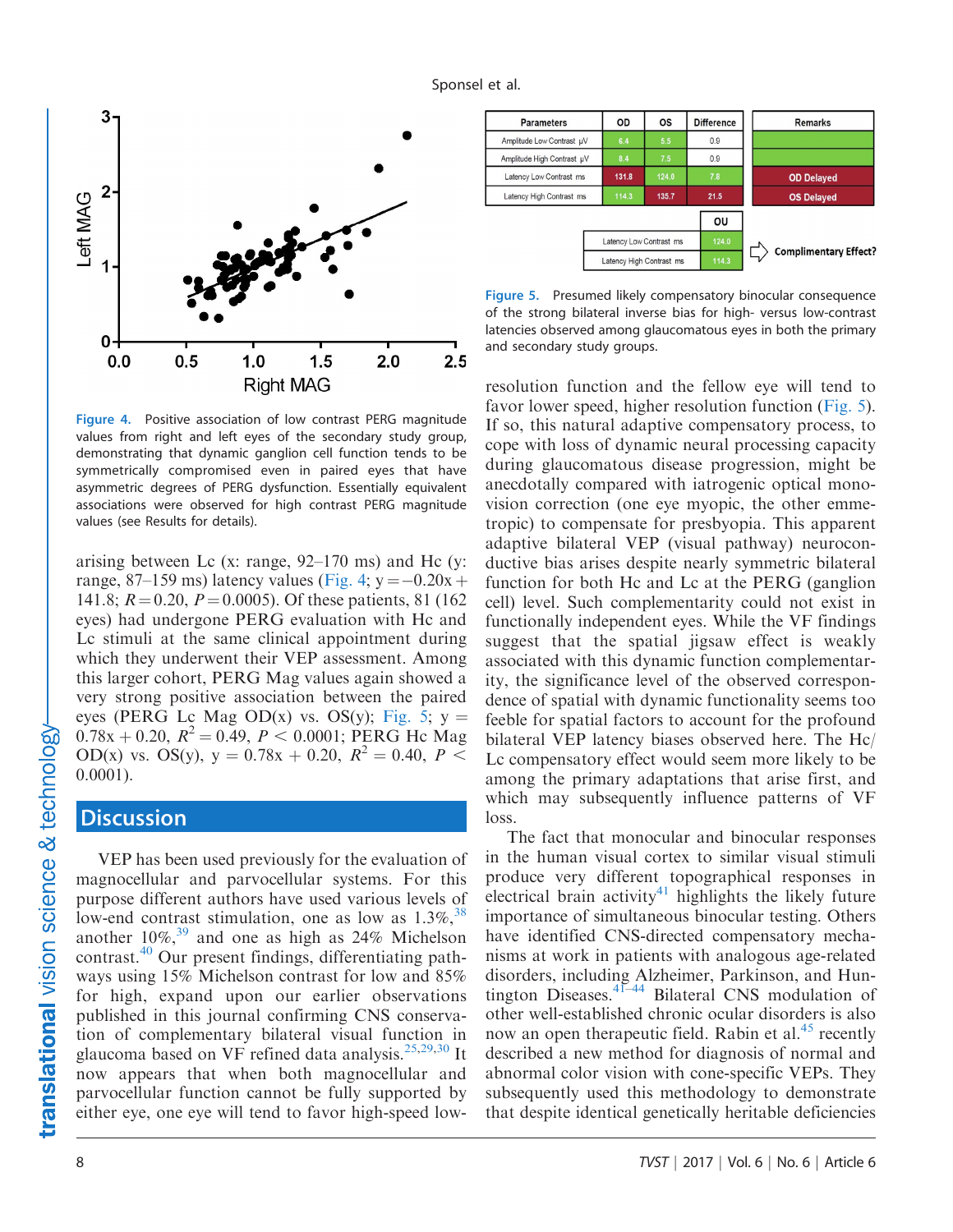<span id="page-8-0"></span>in both retinae, binocular compensation for red-green hereditary color vision deficiency (CVD) brings the afflicted individual close to normal when both eyes are open. Binocular VEP signals from CVD anomalous trichromats were nearly three times larger than their monocular VEPs for the cone type corresponding to their CVD. $46$ 

The results we report here in both symmetrically and asymmetrically compromised glaucoma patients suggest a powerful force is at work to produce the bilateral VEP Hc and Lc latency biases seen. Among the possible CNS candidates explaining this are an established gain-control mechanism that produces much larger VEPs for transient onset stimuli.<sup>47,48</sup> Onset stimuli were not used here, but the relatively slow reversal rate applied for these patients might bring it into play. Gain control effects can increase VEP amplitude by 10 to 15 times relative to those obtained for rapid contrast reversal. Corticothalmic feedback has been suggested as a driver of this.<sup>[49](#page-10-0)</sup> This effect is weaker at  $Lc<sup>46</sup>$  Cortical atrophy is already established as a coexisting pathology in glaucoma,<sup>[26](#page-9-0)</sup> as well as defective myelination within the optic radiations.<sup>50</sup> Thus, in a minority of subjects asymmetric disruption of the gain-control might occur and have knock on effects for latency, which is generally more reliable than amplitude in evoked potential recordings. This might have a homonymous expression, and other mechanisms are bound to come into play in this newly appreciated CNS-controlled dynamic bilateral compensatory mechanism. The VEP Hc and Lc latency asymmetry reported here has not been observed among healthy individuals in the same community (Trevino R, et al. IOVS. 2016;57:ARVO E-Abstract 3605), so this newly recognized adaptive mechanism should provide classification power for distinguishing healthy eyes from glaucomatous eyes, poorly compensated from well-compensated glaucoma, and glaucoma from other ophthalmic conditions.

There is clearly much exciting work to carry out to fully characterize the nature of this further display of coordinated compromise in a well-established ocular age-related neurodegenerative disorder. Electrophysiological data that can readily identify previously unrecognized features of the disease can now be collected and analyzed directly in the eye clinic, a clear manifestation of the translational clinical relevance and practical utility of this long-established technology. The clinical renaissance of classic electrophysiology in the management of open angle glaucoma, facilitated by advanced microprocessor capability and reliable disposable adhesive skin electrodes, will lead

to more rapid determination of individuals actually at risk of progression,  $51$  and should continue to contribute significantly to our better understanding of the role of the brain in the modulation of glaucoma and other age-related neurodegenerative disorders.

# Acknowledgments

VEP, PERG and HVF findings presented separately at the annual ARVO meeting, Baltimore, Maryland, May 11, 2017; Composite analysis presentation at the World Glaucoma Congress, Helsinki, Finland, June 25, 2017.

Disclosure: W.E. Sponsel, consultant for Diopsys, Inc.; S.L. Johnson, None; R. Trevino, None; A. Gonzalez, Diopsy, Inc.; S.L. Groth, None; D.C. Fulton, Diopsys, Inc.; M.A. Reilly, None

# **References**

- 1. Resnikoff S, Pascolini D, Etya'ale D, et al. Global data on visual impairment in the year 2002. Bull World Health Org. 2004;82(11):844– 851.
- 2. Bourne RR, Taylor HR, Flaxman SR, et al. Vision Loss Expert Group of the Global Burden of Disease Study. Number of people blind or visually impaired by glaucoma worldwide and in world regions 1990–2010: a meta-analysis. PLoS One. 2016;11:e0162229.
- 3. Tham YC, Li X, Wong TY, Quigley HA, Aung T, Cheng CY. Global prevalence of glaucoma and projections of glaucoma burden through 2040: a systematic review and meta-analysis. Ophthalmology 2014;121:2081–2090.
- 4. McKinnon SJ. The cell and molecular biology of glaucoma: common neurodegenerative pathways and relevance to glaucoma. Invest Ophthalmol Vis Sci. 2012;53:2485–2487.
- 5. Bayer AU, Keller ON, Ferrari F, Maag K-P, et al. Association of glaucoma with neurodegenerative diseases with apoptotic cell death: Alzheimer's disease and Parkinson's Disease. Am J Ophthalmol. 2002:133:135–137.
- 6. Ventura LM, Sorokac N, De Los Santos R, Feuer WJ, Porciatti V. The relationship between retinal ganglion cell function and retinal nerve fiber thickness in early glaucoma. Invest Ophthalmol Vis Sci. 2006;47(9):3904–3911.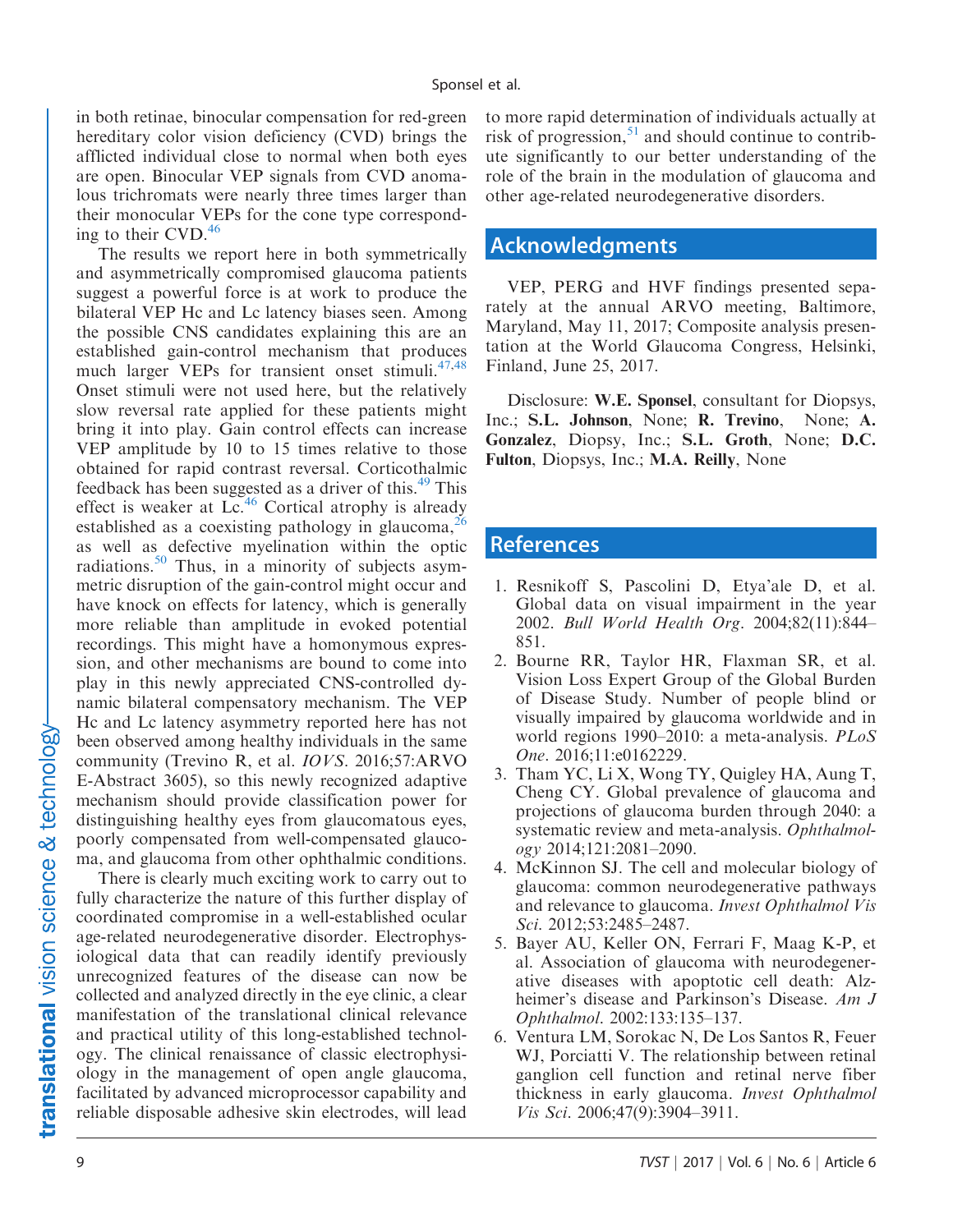- <span id="page-9-0"></span>7. Medeiros FA, Alencar LM, Zangwill LM, et al. Detection of progressive retinal nerve fiber layer loss in glaucoma using scanning laser polarimetry with variable corneal compensation. *Invest Oph*thalmol Vis Sci. 2009;50(4):1675–1681.
- 8. Varma R, Lee PP, Goldberg I, Kotak S. An assessment of the health and economic burdens of glaucoma. Am J Ophthalmol. 2011;152:515–522.
- 9. Armaly MF, Krueger DE, Maunder L, et al. Biostatistical analysis of the collaborative glaucoma study. I. Summary report of the risk factors for glaucomatous visual-field defects. Arch Ophthalmol. 1980;98:2163–2171.
- 10. Quigley HA, West SK, Rodriguez J, Munoz B, Klein R, Snyder R. The prevalence of glaucoma in a population-based study of Hispanic subjects: proyecto ver. Arch Ophthalmol. 2001;119:1819– 1826.
- 11. Sponsel WE, Shoemaker J, Trigo Y, Mensah J, Rugwani R, Garrett B. Frequency of sustained glaucomatous-type visual field loss and associated optic nerve cupping in Beaver Dam, Wisconsin. Clin Exp Ophthalmol. 2001;29:352–358.
- 12. Shiose Y, Kitazawa Y, Tsukahara S, et al. Epidemiology of glaucoma in Japan–a nationwide glaucoma survey. Jpn J Ophthalmol. 1991; 35:133–155.
- 13. Mitchell P, Smith W, Attebo K, Healey PR. Prevalence of open-angle glaucoma in Australia. The Blue Mountains Eye Study. Ophthalmology. 1996;103:1661–1669.
- 14. Leske MC, Heijl A, Hyman L, Bengtsson B. Early Manifest Glaucoma Trial: design and baseline data. Ophthalmology. 1999;106:2144– 2153.
- 15. Sponsel WE, Ritch R, Stamper R, et al. Prevent Blindness America visual field screening study. The Prevent Blindness America Glaucoma Advisory Committee. Am J Ophthalmol. 1995;120: 699–708.
- 16. Sponsel WE. Tonometry in question: can visual screening tests play a more decisive role in glaucoma diagnosis and management? Surv Ophthalmol. 1989;33(Suppl):291–300.
- 17. Toris C, Gelfman C, Whitlock A, Sponsel WE, Rowe-Rendleman CL. Making basic science studies in glaucoma more clinically relevant: the need for a consensus. J Ocul Pharmacol Ther. 2017;33:501–518.
- 18. Odom JV, Bach M, Brigell M, et al.; for the International Society for Clinical Electrophysiology of Vision. ISCEV standard for clinical visual evoked potentials: (2016 update). Doc Ophthalmol. 2016;133:1–9.
- 19. Huber C, Wagner T. Electrophysiological evidence for glaucomatous lesions in the optic nerve. Ophthalmic Res. 1978;10:22–29.
- 20. Sherman J. Simultaneous pattern-reversal electroretinograms and visual evoked potentials in diseases of the macula and optic nerve. Ann NY Acad Sci. 1982;388:214–225.
- 21. Bbobak P, Bodis-Wollner I, Harnois C. Pattern electroretinograms and visual evoked potentials in glaucoma and multiple sclerosis. Am J Ophthalmol. 1983;96:72–83.
- 22. Persson HE, Wanger P. Pattern-reversal electroretinograms and visual evoked cortical potentials in multiple sclerosis. Br J Ophthalmol. 1984;68: 760–764.
- 23. Celesia GG, Kaufman D. Pattern ERGs and visual evoked potentials in maculopathies and optic nerve disease. Invest Ophthalmol Vis Sci. 1985;26:726–735.
- 24. Crish SD, Sappington RM, Inman DM, Horner PJ, Calkins DJ. Distal axonopathy with structural persistence in glaucomatous neurodegeneration. Proc Nat Acad Sci. 2010;107:5196–5201.
- 25. Reilly MA, Villareal A, Maddess T, Sponsel WE. Refined frequency doubling perimetry analysis reaffirms central nervous system control of chronic glaucomatous neurodegeneration. Transl Vis Sci Tech. 2015;4(3):7.
- 26. Gupta N, Ang LC, Noël de Tilly L, Bidaisee L, Yücel YH. Human glaucoma and neural degeneration in intracranial optic nerve, lateral geniculate nucleus, and visual cortex. Br J Ophthalmol. 2006;90(6):674–678.
- 27. Yucel YH, Zhang Q, Gupta N, et al. Loss of neurons in magnocellular and parvocellular layers of the lateral geniculate nucleus in glaucoma. Arch Ophthalmol. 2000;118:378–384.
- 28. Weber AJ, Chen H, Hubbard WC, et al. Experimental glaucoma and cell size, density, and number in the primate lateral geniculate nucleus. Invest Ophthalmol Vis Sci. 2000;41:1370– 1379.
- 29. Sponsel WE, Groth SL, Satsangi N, Maddess T, Reilly MA. Refined data analysis provides clinical evidence for central nervous system control of chronic glaucomatous neurodegeneration. Transl Vis Sci Tech. 2014;3(3):1.
- 30. Sponsel WE, Reilly MA, Maddess T. Definitive response to Denniss and Artes: the paired eyes and brain in one person are one unit. Transl Vis Sci Tech. 2015;4(2):8.
- 31. Pillai C, Ritch R, Derr P, et al. Sensitivity and specificity of short-duration transient visual evoked potentials (SD-tVEP) in discriminating